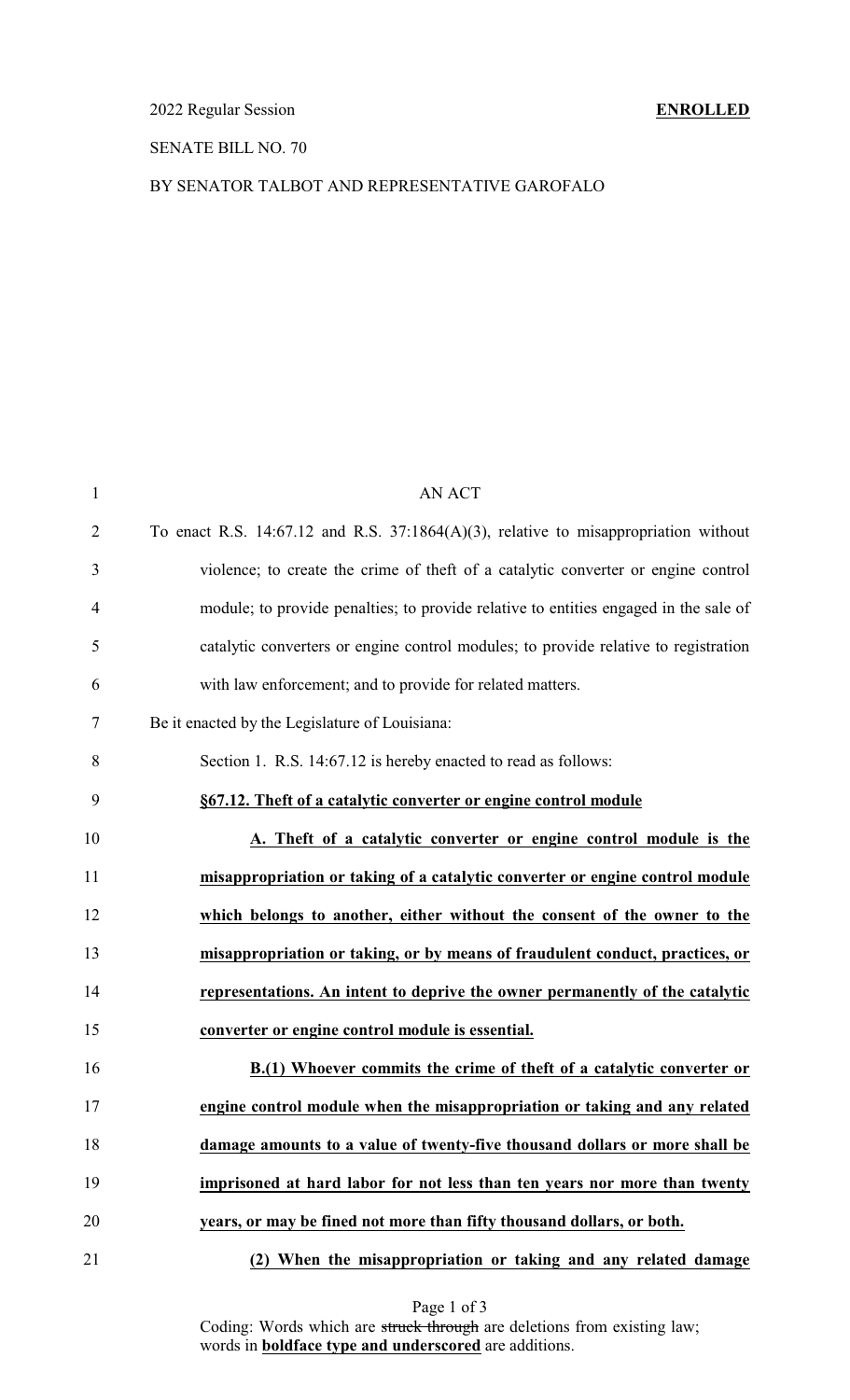## **SB NO. 70 ENROLLED**

| $\mathbf{1}$   | amounts to a value of five thousand dollars or more, but less than a value of     |
|----------------|-----------------------------------------------------------------------------------|
| $\overline{2}$ | twenty-five thousand dollars, the offender shall be imprisoned, with or without   |
| 3              | hard labor, for not less than five years nor more than ten years, or may be fined |
| $\overline{4}$ | not more than ten thousand dollars, or both.                                      |
| 5              | (3) When the misappropriation or taking and any related damage                    |
| 6              | amounts to a value of one thousand dollars or more, but less than a value of five |
| $\tau$         | thousand dollars, the offender shall be imprisoned, with or without hard labor,   |
| 8              | for not less than two years nor more than five years, or may be fined not more    |
| 9              | than three thousand dollars, or both.                                             |
| 10             | (4) When the misappropriation or taking and any related damage                    |
| 11             | amounts to a value of less than one thousand dollars, the offender shall be       |
| 12             | imprisoned for not less than ninety days nor more than six months, or may be      |
| 13             | fined not more than one thousand dollars, or both.                                |
| 14             | C. If the offender has been convicted under this Section two or more              |
| 15             | times previously, upon any subsequent conviction he shall be imprisoned, with     |
| 16             | or without hard labor, for an additional year to be served consecutively to the   |
| 17             | sentence imposed under Subsection B of this Section, or may be fined an           |
| 18             | additional one thousand dollars, or both.                                         |
| 19             | D. When there has been a misappropriation or taking by a number of                |
| 20             | distinct acts of the offender, the aggregate of the amount of the                 |
| 21             | misappropriations or taking and any related damage shall determine the grade      |
| 22             | of the offense.                                                                   |
| 23             | E. For the purposes of this Section, "engine control module" means the            |
| 24             | electronic control unit of the vehicle that controls a series of actuators which  |
| 25             | ensures that the vehicle operates at optimal performance by monitoring all        |
| 26             | sensors in the engine bay.                                                        |
| 27             | Section 2: R.S. $37:1864(A)(3)$ is hereby enacted to read as follows:             |
| 28             | §1864. Record of secondhand goods or objects purchased required; exceptions;      |
| 29             | retention period; inspections by law enforcement; violations; penalty             |
| 30             | ∗<br>*<br>∗<br>A.                                                                 |
|                |                                                                                   |

Page 2 of 3

Coding: Words which are struck through are deletions from existing law; words in **boldface type and underscored** are additions.